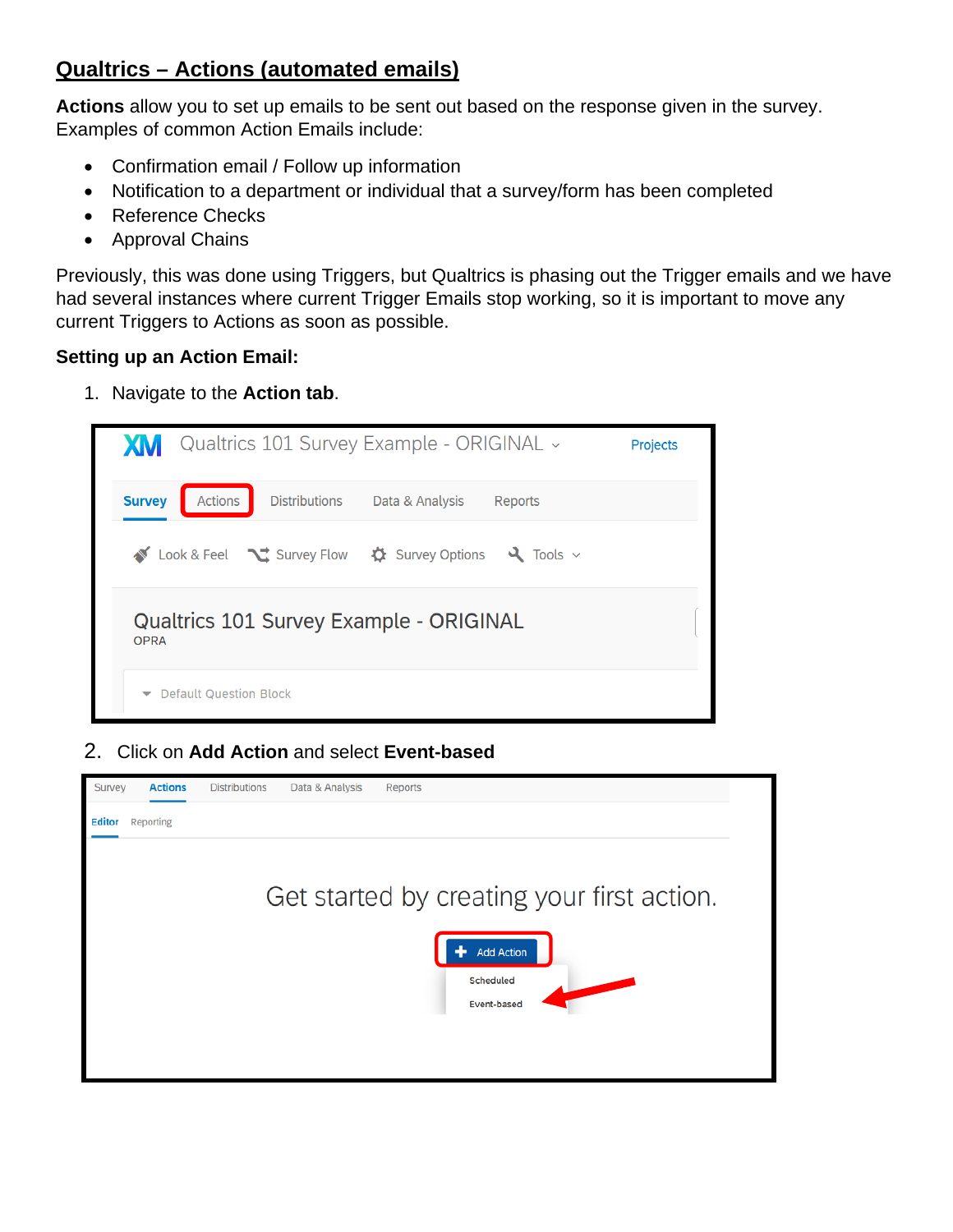3. **Choose your Event** – Select Survey Response, and check Response Created

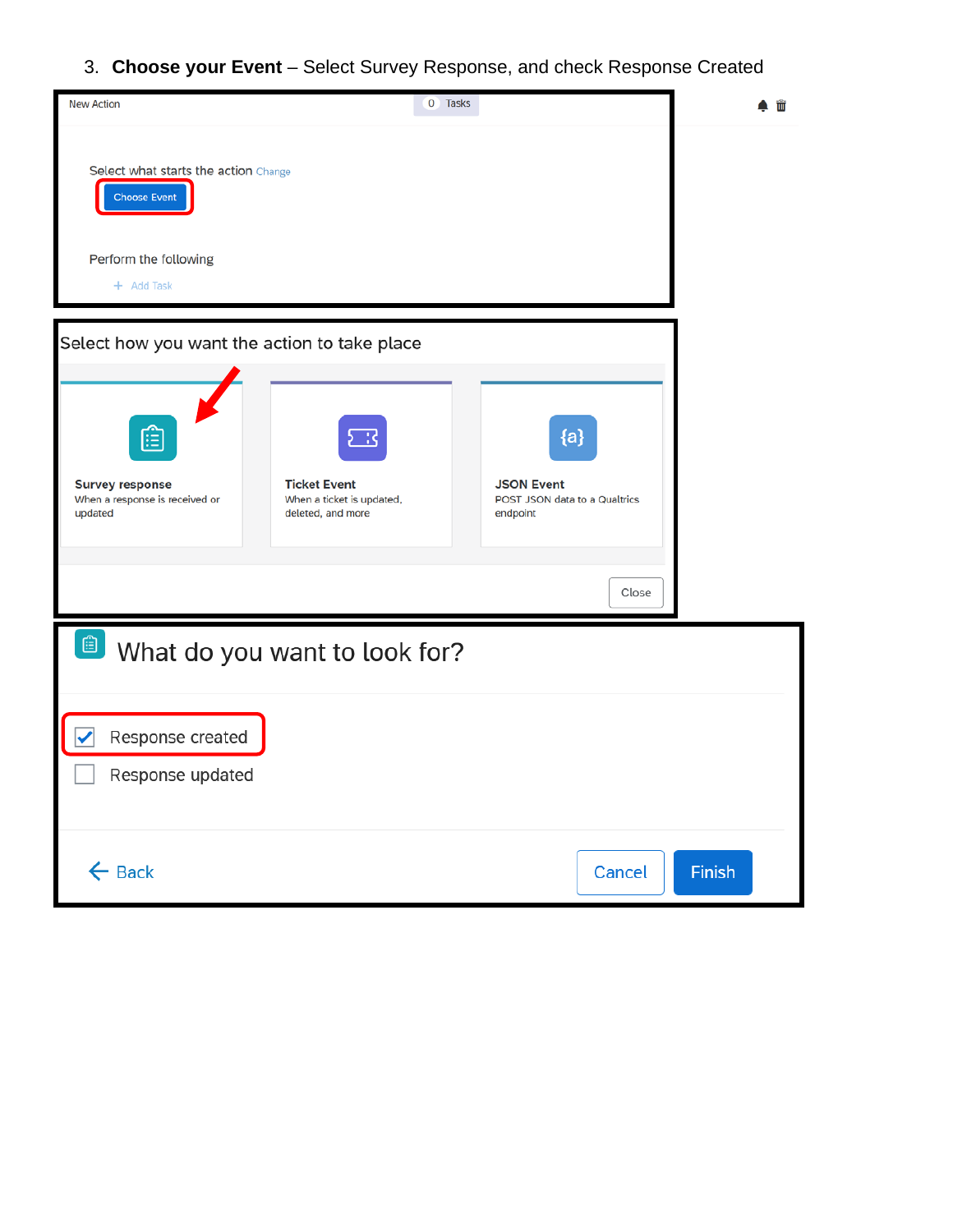4. **Add Conditions –** Use this feature when you need the Action Email to be sent to someone based on how they answered a survey question. For example, you may want one version of the Action Email to be sent to students who indicated their academic advisor is John Doe. **BE SURE AND CLICK "DONE EDITING"** or your Condition statement will not be saved (this is an easy thing to forget to do).



#### 5. **Add Task- Select Email**

| $\odot$                      | $\odot$                    | 0                                                                     |                                             |
|------------------------------|----------------------------|-----------------------------------------------------------------------|---------------------------------------------|
| ) : {                        | ⊠                          | 69                                                                    |                                             |
| <b>Tickets</b>               | Email                      | <b>Web Service</b>                                                    | <b>XM Directory</b>                         |
| By Qualtrics                 | By Qualtrics               | By Qualtrics                                                          | By Qualtrics                                |
| Create a ticket in Qualtrics | Send an email              | Make a request to an external<br>API.                                 | Add contact info or distribute a<br>survey. |
| $\Theta$<br>Ç                | $\oplus$                   | ≏                                                                     |                                             |
| <b>Notifications</b>         | <b>Update Ticket Task</b>  | <b>Extract data from SFTP</b>                                         |                                             |
| By Qualtrics                 | By Qualtrics               | files                                                                 |                                             |
| Create a new desktop and     | Update an existing ticket. | By Qualtrics                                                          |                                             |
| mobile notification          |                            | Take data from a file in a SFTP<br>location, and send it to Qualtrics |                                             |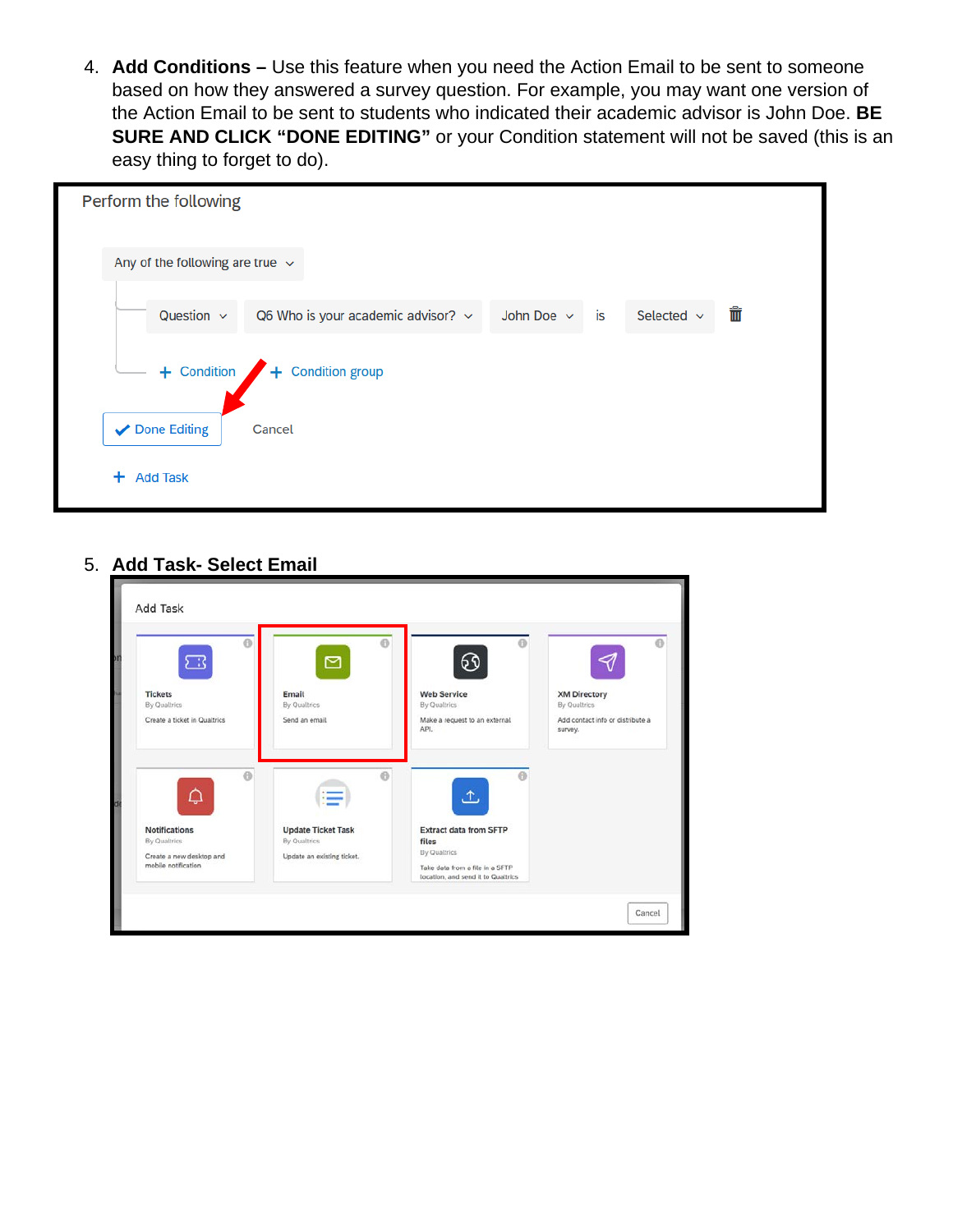## 6. **Set up your email**

- **To**: You can "pipe in" email address that were entered into the form as a survey question or that were captured as part of the SSO (Single Sign On embedded data) by clicking on the  $\{a\}$  v -- Or – you can type in one or more emails. Multiple emails must be separated by a comma (,) and **not** a semi-colon ( ;)
- **From**: You cannot change the From Address
- **From Name**: You can make the From Name anything you chose
- **Reply-To-Email**: This will default to your email as the owner of the project. You cannot change this either.
- **Subject**: You can enter anything you want here and can pipe in survey responses or embedded data as well. (Tip: Pipe in the respondent name from a question or the embedded data as part of the subject line, so it is easy to know who the email is about).
- **Options – Include Response Report**: If you select this option, the email will include the entire survey response report. Normally you do not want to do this, but it is useful if you using the Action Email as a notification to someone else who needs to act on the submission OR if you are using it for an approval.
- **When**: You can specify when you want the email to be sent, from immediately after the response is received to months out.
- **Save As**: you can save your message in your library for future use by clicking Save As. Then when you want to use it again, you can click on Load Message.
- **Save**: Click Save to finalize your Action Email setup.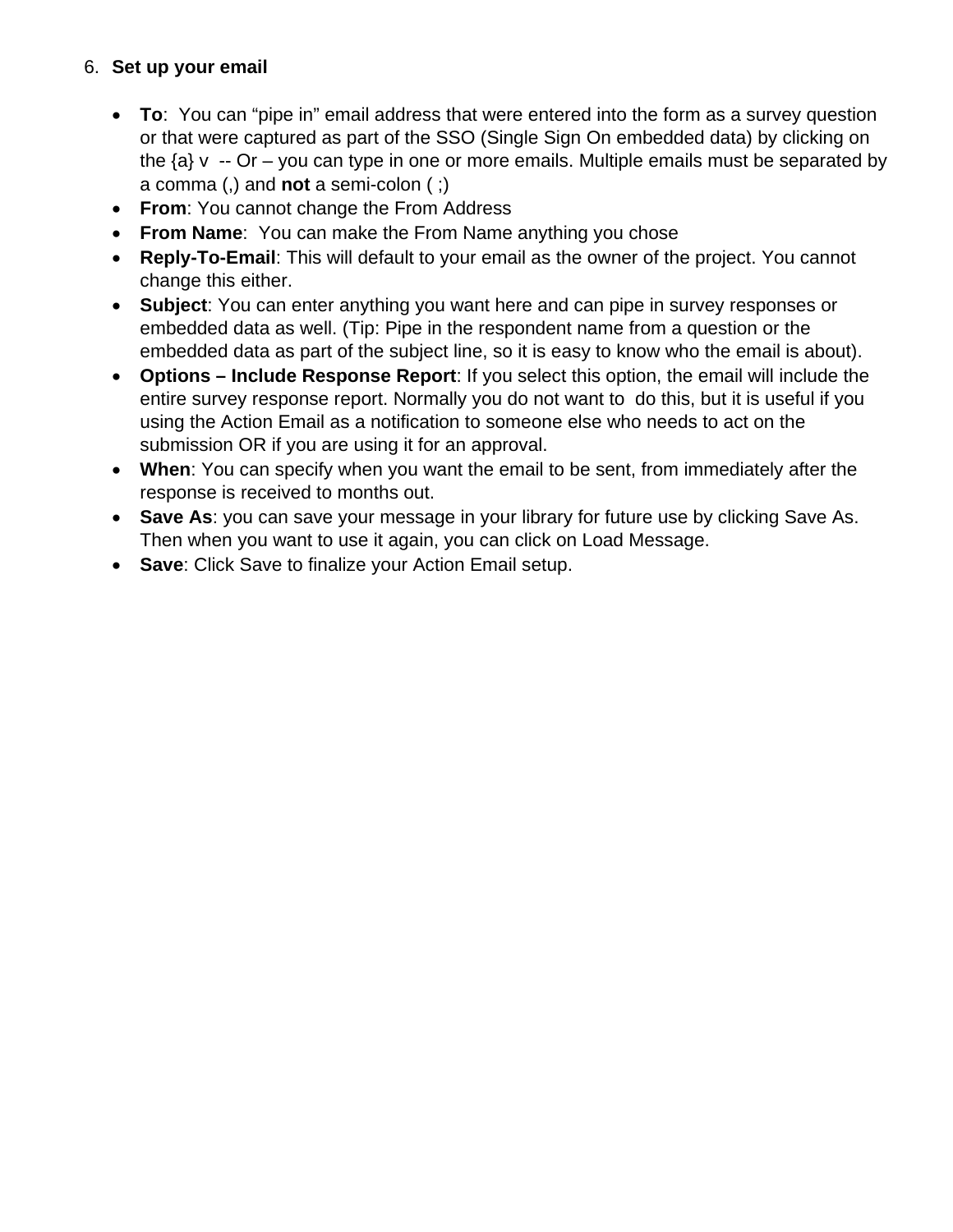# Default View

|          | $\Join$<br>Send Email                               |                                                |                                                                                          |                                                                                                         |                                                                |                                                                                               |                |               |         |                            |
|----------|-----------------------------------------------------|------------------------------------------------|------------------------------------------------------------------------------------------|---------------------------------------------------------------------------------------------------------|----------------------------------------------------------------|-----------------------------------------------------------------------------------------------|----------------|---------------|---------|----------------------------|
|          | To:                                                 | customer@example.com<br>$\{a\}$ $\quad$ $\lor$ |                                                                                          |                                                                                                         |                                                                |                                                                                               |                |               |         |                            |
|          |                                                     | From Address                                   |                                                                                          | $\checkmark$                                                                                            | From Name                                                      |                                                                                               | Reply-To Email |               |         | $\checkmark$               |
|          | From:                                               | noreply                                        | research.usi.edu<br>$^\copyright$                                                        |                                                                                                         | Jane Doe                                                       |                                                                                               | kat.draugho    | $^\copyright$ | usi.edu |                            |
|          | Subject:                                            | Customer needs follow-up                       |                                                                                          | $\checkmark$                                                                                            |                                                                |                                                                                               |                |               |         |                            |
|          | When:                                               | Immediately $\sim$                             |                                                                                          |                                                                                                         |                                                                |                                                                                               |                |               |         |                            |
|          | Message:                                            | Load Message $\vee$                            |                                                                                          |                                                                                                         |                                                                |                                                                                               |                |               | Save As |                            |
|          |                                                     | $\ddot{\phantom{a}}$<br>${a}$<br>n             | $\blacksquare$<br>$\Omega$ #<br>œ<br>ę                                                   | $\phi_1$ , $\rho\bar{p}$                                                                                | 重。<br>亖                                                        | $\equiv \begin{array}{c} \equiv \parallel \oplus \parallel \oplus \parallel \geq \end{array}$ |                |               |         |                            |
|          |                                                     | $\mathcal{I}_{\mathsf{x}}$<br>$\mathsf{Font}$  | $\mathsf B$<br>Size<br>٠<br>$\scriptstyle\rm v$                                          | I<br>$\mathsf{U}$                                                                                       | $A - A$<br>$\times_{\rm e}$<br>$\times^2$                      | Source                                                                                        |                |               |         |                            |
|          |                                                     |                                                |                                                                                          |                                                                                                         |                                                                |                                                                                               |                |               |         |                            |
|          |                                                     |                                                |                                                                                          |                                                                                                         |                                                                |                                                                                               |                |               |         |                            |
| Options: |                                                     | Include Response Report                        |                                                                                          |                                                                                                         |                                                                |                                                                                               |                |               |         |                            |
| When:    | Immediately ~                                       |                                                |                                                                                          |                                                                                                         |                                                                |                                                                                               |                |               |         |                            |
| Message: | Load Message $\sqrt{}$                              |                                                |                                                                                          |                                                                                                         |                                                                |                                                                                               |                | Save As       |         |                            |
|          | ھمُ<br>${a}$<br>$\mathcal{I}_{\mathsf{x}}$<br>Font  | ⊟<br>$\Omega$ =<br>Size<br>÷                   | $\rho\bar{p}$<br>œ<br>ę<br>$\frac{1}{2}$<br>$\mathsf B$<br>$\underline{\mathsf{U}}$<br>Ι | $\equiv$<br>$\equiv$<br>$\mathsf{x}_{\scriptscriptstyle \sf e}$ $\mathsf{x}^{\scriptscriptstyle \sf e}$ | 레리 - 베리 - 레리 - 레리<br>$\equiv$<br>$\equiv$<br>Source<br>$A - A$ | $\stackrel{\bullet}{\bullet} \equiv$                                                          |                |               |         |                            |
|          | Sally Smith has registered for the OPRA conference. |                                                |                                                                                          |                                                                                                         |                                                                |                                                                                               |                |               |         |                            |
|          |                                                     |                                                |                                                                                          |                                                                                                         |                                                                |                                                                                               |                |               |         |                            |
|          |                                                     |                                                |                                                                                          |                                                                                                         |                                                                |                                                                                               |                |               |         |                            |
|          |                                                     |                                                |                                                                                          |                                                                                                         |                                                                |                                                                                               |                |               |         |                            |
|          |                                                     |                                                |                                                                                          |                                                                                                         |                                                                |                                                                                               |                |               |         |                            |
| Options: |                                                     | Include Response Report                        |                                                                                          |                                                                                                         |                                                                |                                                                                               |                |               |         |                            |
|          |                                                     |                                                |                                                                                          |                                                                                                         |                                                                |                                                                                               |                |               | Close   | $\blacktriangleright$ Save |